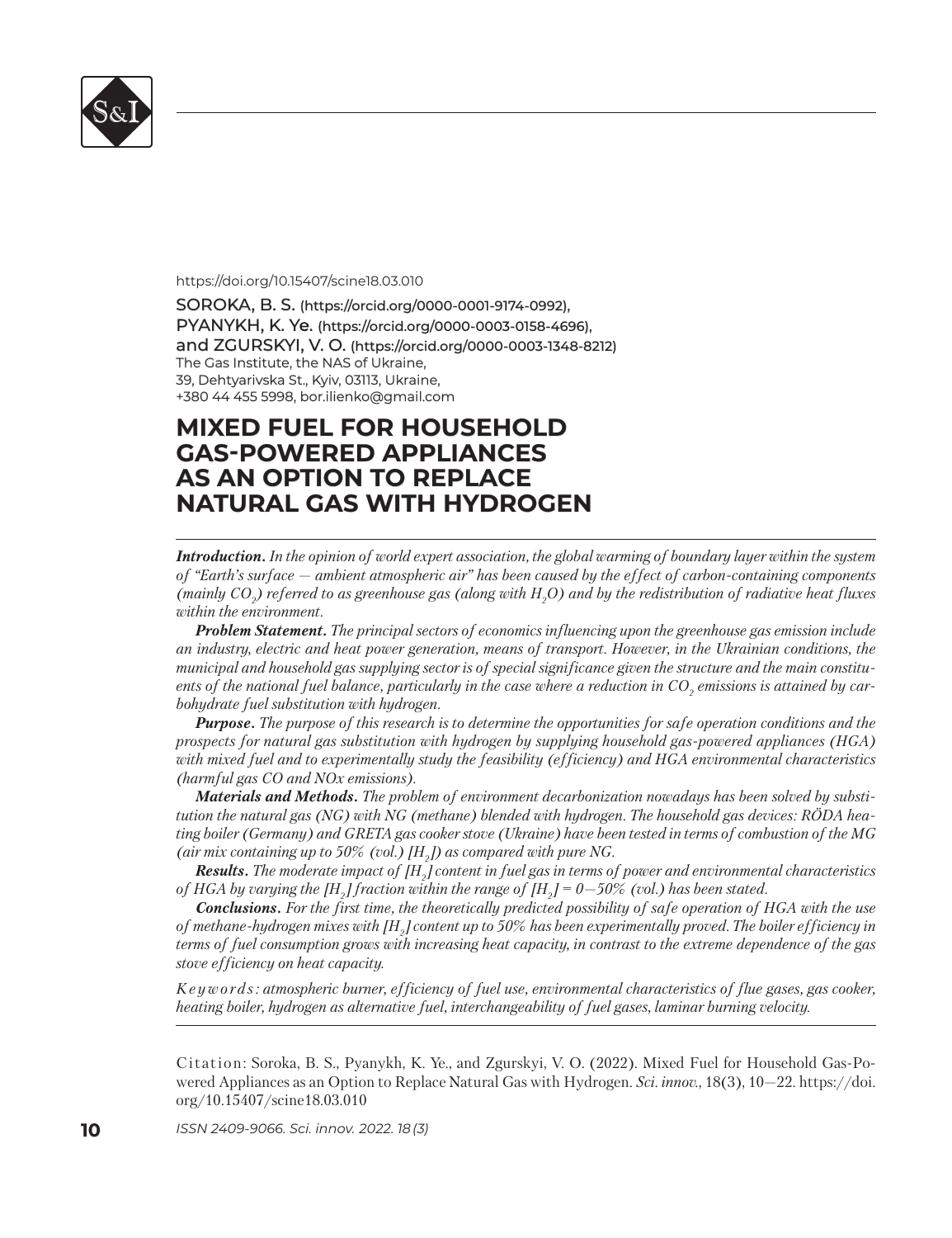One of the problems caused by the global climate change is the need to fight for the decarbonization of environment by means of substitution the coal and the carbon-containing fuels. In the current period of sustainable development, it makes an impressive effect on power engineering technologies.

The most pressing problems associated with the use of fuel are related to environmental pollution because of the formation of harmful effluents (nitrogen oxides, carbon monoxide, unburned hydrocarbons UHC, and PM10, PM2.5 particles).

Many countries have introduced national (*Germany*) and /or international (*European Union*) strategies relevant for the obligations to reduce greenhouse gases effluents till 2030 and 2050 within the framework of the Paris climate agreement [1—2] and the European Green Deal (11.12.2019) [3]. The use of hydrogen meets the requirements for decarbonization of environment in the best way.

1. Hydrogen is distinguished by enhanced flammability characterized by a high laminar burning velocity  $S<sub>i</sub>$  [4] as well as by an ultra-low time of ignition (self-ignition, autoignition) or ignition delay time τ*ign* [5]. Moreover, the hydrogen ignition causes a huge explosion danger: the methane number of  $H_2$  makes  $MN = 0$  that means minimum stability of given fuel to detonation in comparison with methane (according to the definition of MN and proper value).

The formation of fire-damp (detonating) gas  $$ stoichiometric mix of  $H_2$  with an oxygen  $(2H_2 + O_2)$ that burns under ignition — serves as an indicator of extreme flammability of hydrogen and of the need for undertaking special safeguard measures.

For this reason, the firing/explosion problems shall be identified and addressed at the stage of process and design solutions of fuel supply.

Besides this, the use of hydrogen complicates the operation of equipment and strengthens the requirements to the pipelines and to the control system. High cost of hydrogen, which many times exceeds the natural gas price, is an additional problem associated with the use of  $H_2$ -containing fuels.

Given the mentioned reasons, the use of mixed methane (natural gas (NG))+hydrogen gas fuel is considered a compromise approach. The most important aspect of this solution is to find the optimal composition of mixed fuel and to determine the share of hydrogen in mixed fuel.

The hydrogen chosen for mixed fuel gas shall meet the requirements for "green" origin. It means that using the carbon containing components shall be excluded or minimized and the conditions of proper hydrogen production shall be revised accordingly. The use of water electrolysis for  $H<sub>2</sub>$  production is the main way for supplying the power systems with "green" energy.

The numerous climate controlling documents deal with the "green" hydrogen production, storage, distribution, and utilization. The national, EU and international laws and regulations as well as bilateral and multilateral agreements have been approved to advance the benign future [6—8].

The European Commission has prepared two strategies in the energy area, which aim at the implementation of the hydrogen technologies. The "hydrogen" strategy assumes the decarbonization of environment in industry, power generation, household appliances, and transport.

Like other European countries, Germany has made an option for "green" hydrogen fuel [6], while Ukraine is going to supply  $H_2$  by means of existing pipelines in accordance with bilateral political and R&D cooperation agreements of the recent period [6, 7].

2. Recently, hydrogen has been considered one of the most suitable types of fuels, an alternative to fossil fuels for supplying combustion chambers of turbines and furnaces with renewable energy. At the same time,  $\mathrm{H}_2$  is considered a means for generating power the whole year round, day and night. Some ways could be considered under condition of accumulation of electricity generated by renewables. Excess power could be used to produce hydrogen by the electrolysis method and its storage for later use and redistribution in time and space [9].

Hydrogen-related technologies provide an opportunity to support the sustainable operation of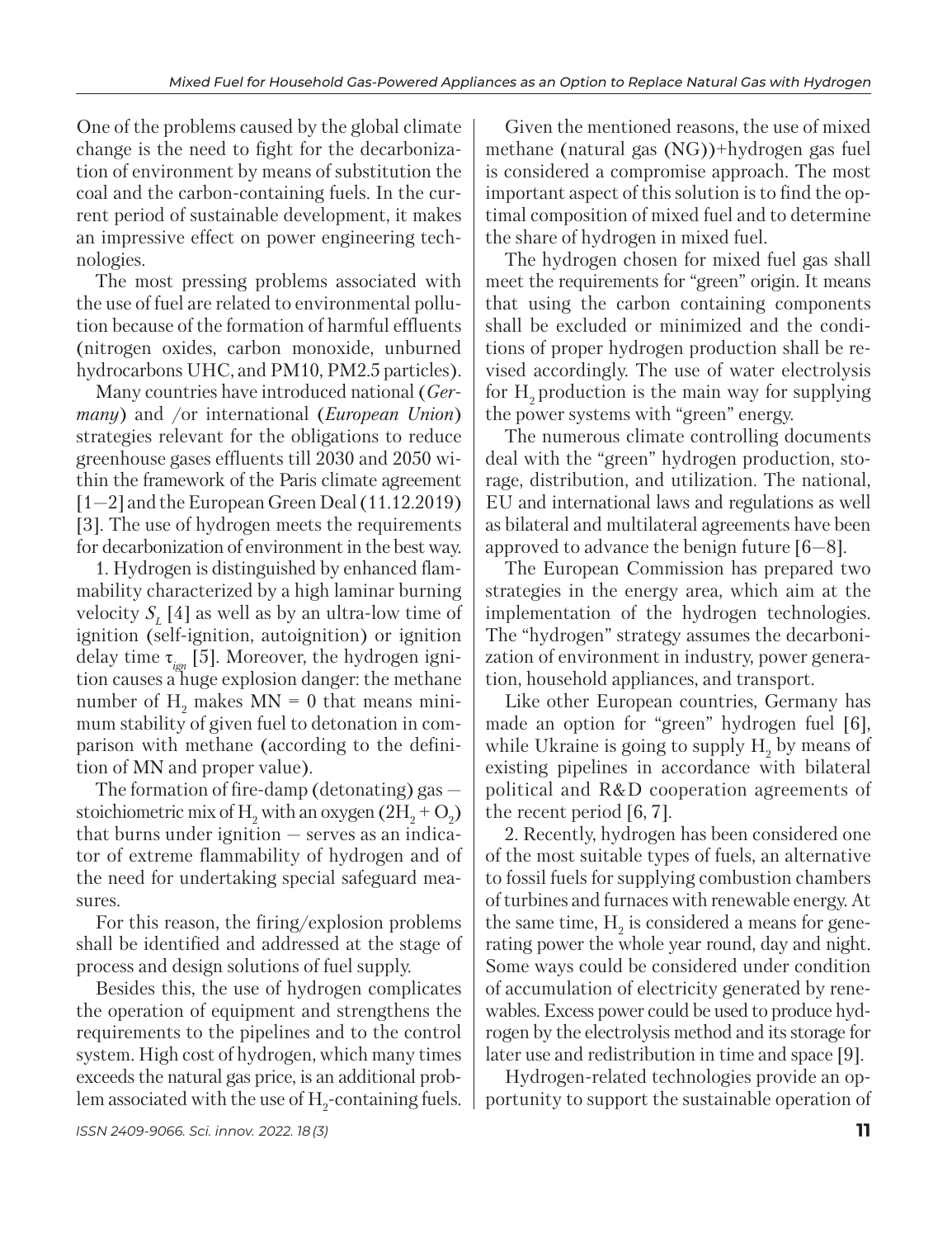power systems due to the redistribution of energy supply in time (during seasons and 24 hours) and in space (in different geographical and climate zones) by means of underground facilities "when wind does not blow and the sun does not shine" [9], which means a non-effective state of both mentioned constituents of "green" energy.

3. In this research, the problem of using the methane-hydrogen mixes in comparison with the natural gas as a fuel for the operation of household gas-powered appliances (heating boiler and cooker stove) has been discussed. Atmospheric burners (AB) have been considered universal common burner type for household gas-powered appliances. Since these AB facilities belong to the premixed type burners, the combustion instability occurs much more frequently than in the case of non-premixed industrial burners.

There is a bigu difference in the combustion processes in industrial furnaces and power boilers, on the one hand, and in household gas-powered appliances, on the other hand. This difference shall be taken in account for the implementation of hydrogen technologies and for the consideration of the use of  $H_2$  as a fuel. The mentioned difference is caused both by

- different ranges of used heat capacity of the burners: middle and high fuel flow rate, for the industrial equipment, and low flow rate, for the household facilities;
- different types of burners used: the non-premixed fuel and air-oxidant flows (burners without any premixing including FLOX burners of flameless oxidation type), for the industrial application [1, 10, 11], and the premixed atmospheric burners, for the household devices [12].

4. This research presents the results of testing the household gas equipment with the premixed atmospheric burners in terms of the power and environmental characteristics of combustion of  $\mathrm{CH}_4/\mathrm{H}_2$  mixes at a hydrogen concentration ranging  $[H_2] = 0 - 50\%$  (vol.). These tests have been done for varying  $[H_2]$  concentration, including at a concentration that exceeds the maximum concentration [H2 ]*max* that has been studied before*.*

At the same time, in the case of using the hydrogen for heating the industrial plants, [H2 ]*max* is higher  $(60-70\%$  (vol.)) than the mentioned maximum for the household appliances (50%).

In ferrous metallurgy, when the non-premixed burners are used in the furnaces with the application of proper technologies,  $[H_2]_{max}$  reaches 100% (clean hydrogen). The relevant information has been obtained and given by companies by *Tenova* (Italy and Germany), *Hybrit* (Sweden), *Walter Dreizler GmbH* (Germany). due to the achievements of 2020—2021. and the suppliers of branded equipment to China and Russian Federation [11].

5. The composition of alternative mixed gas (MG) that is a mix of NG or methane with hydrogen depends on the principles of combustion process and the burning equipment to be used.

The classification of MG has been proposed by the Gas Technology Institute (GTI, Des Planes, USA)<sup>1</sup>. In the case of  $H_2$  share in the mix with NG (methane):  $[H_2] < 10\%$ , the MG is called low-hydrogen fuel gas. If  $10 \leq [\text{H}_2] \leq 30\%$ (vol.), the MG fuel is referred to medium-hydrogen fuel gas; if  $[H_2]$  > 30% (vol.), the MG belongs to the high-hydrogen fuels.

## **THE PRESENT-DAY STATUS OF THE PROBLEM**

The phenomenon of environment decarbonization has been a central focus of society because of its influence upon warming the atmosphere. Research and engineering expert groups all over the world have been considering the carbonization problem in the context of progress in power engineering and the political activity in the sphere of climate and support of sustainable development of power engineering.

As a consequence of the mentioned considerations, the numerous studies and developments related to the implementation of the hydrogen technologies in the world economy have been made recently in many scientifically advanced and

<sup>&</sup>lt;sup>1</sup> Webinar GTI Tech Talk: Road to Zero: Low Carbon Energy Systems — The Role of Hydrogen, April 13, 2021 — GTI.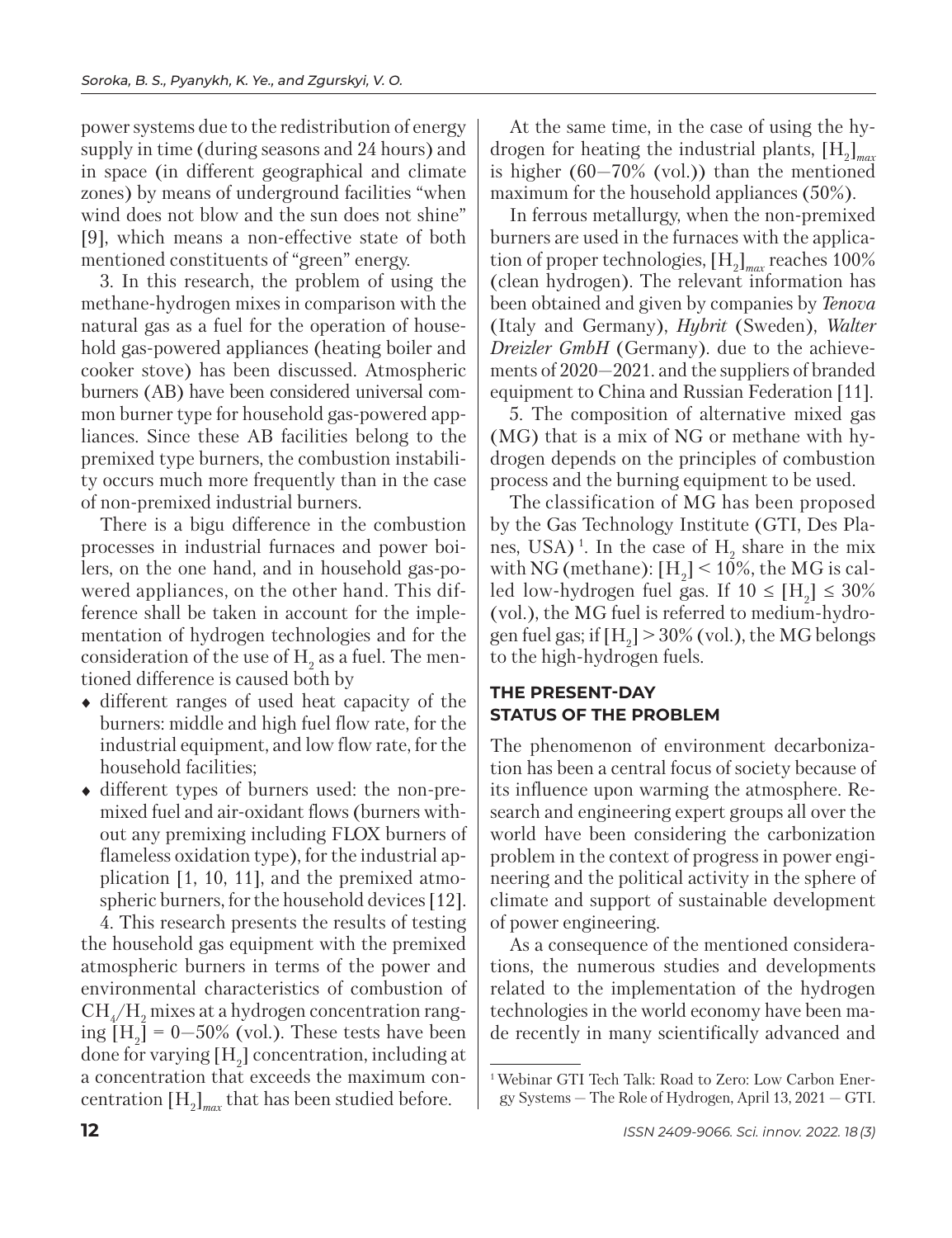industrially developed countries of Europe (EU) [13]. The similar tendencies have been observed in the leading countries of other continents: North America, Russia, China, and Japan [14].

As it pointed out by the Gas Technology Institute (GTI, USA) 2, for the purpose of studying, hydrogen is considered an alternative energy carrier by "achieving net zero goals (as to greenhouse effluence) across the entire value chain, from production and generation to end use, and offers great opportunities to decarbonize our energy system as well as a sizable portion of our economy".

1. In the United States, due to the efforts of Department of Energy (DOE), several research centers, especially GTI [14] have carried out R&D works and considered the idea of using the mixed fuel by injection of hydrogen into natural gas network.

2. Typically, a threshold value of  $H<sub>2</sub>$  concentration is 10% (vol.); some regulations put limitations upon  $H_0$  concentration in the gas mix [15]:

- $\bullet$  for underground gas storages in porous rocks: not defined;
- $\bullet$  for steel tanks in cars operating on natural gas: 2% (vol.);
- $\bullet$  for gas engines, the threshold H<sub>2</sub> concentration is 2% (vol.). Higher concentrations up to 10% are possible for the conditions of separately studied engines with specially designed control systems, given the methane number of the gas mix;
- $\bullet$  for gas turbines of the most advanced designs, there is a limit of  $[H_2] \le 1\%$  despite a fairly simple upgrade for the use of  $[H_2]$  concentration up to 5% and even 15%.

3. The use of hydrogen as a component added to fossil fuels, primarily, natural gas is envisaged in European countries, in particular in Germany, as a means for the decarbonization of the atmosphere and the reduction of the impact on global climate change by reducing  $CO<sub>2</sub>$  emissions from combustion products. By this approach,  $H_2$  is considered a "green hydrogen" that is obtained with the use of environment friendly (green, renewable) energy (solar, wind).

In Germany [15], the systematic R&D works aiming at creating the designs of gas mixers for various purposes and engineering solutions for supplying  $H<sub>2</sub>$  in to natural gas pipelines have been carried out; the limits for adding hydrogen to natural gas supplied to the gas networks have been under consideration.

Mixing a small amount of hydrogen (up to 10%) into natural gas pipelines shall be ensured by engineering solutions based on the considerations of economic feasibility and, above all, the safety of relevant systems for gas storage, transportation, and use. Given these positions, the European Union has supported relevant projects in the past decade.

4. The energy community tends to reconsider outdated ideas on impossibility of using hydrogen in heating systems. In 2019, *AVACON AG* (Germany) has launched a pilot project. The essence of the project that has been implemented in Sachsen-Anhalt is to increase the share of hydrogen added to the gas distribution network up to 20%. The project is expected to be realized jointly by AVACON and Deutscher Verein des Gas- und Wasserfaches (DVGW) as a model for the future use of  $H<sub>o</sub>$  in the gas supply and distribution system [16].

5. At present, the leader in the practical use of hydrogen for the energy sector is the UK, where considerable experience and data on the implementation of hydrogen as a fuel, including the *Energy Monitor* publication, have been analyzed [17, 18]. The project has been implemented as 30 buildings in the Keele University campus and 100 houses in Staffordshire were heated with a mix of natural gas and hydrogen [17]. Hydrogen obtained by electrolysis of water has a share of 20% (vol.) in the fuel mix [17, 18]. From the source of  $H<sub>2</sub>$ , the hydrogen flow is fed further into the pipes of the distribution network. The innovative component of the project was preceded by laboratory tests of the gas appliances.

<sup>2</sup> Webinar GTI Tech Talk: Meeting the demand for lowcarbon hydrogen resources, November 9, 2021 – GTI.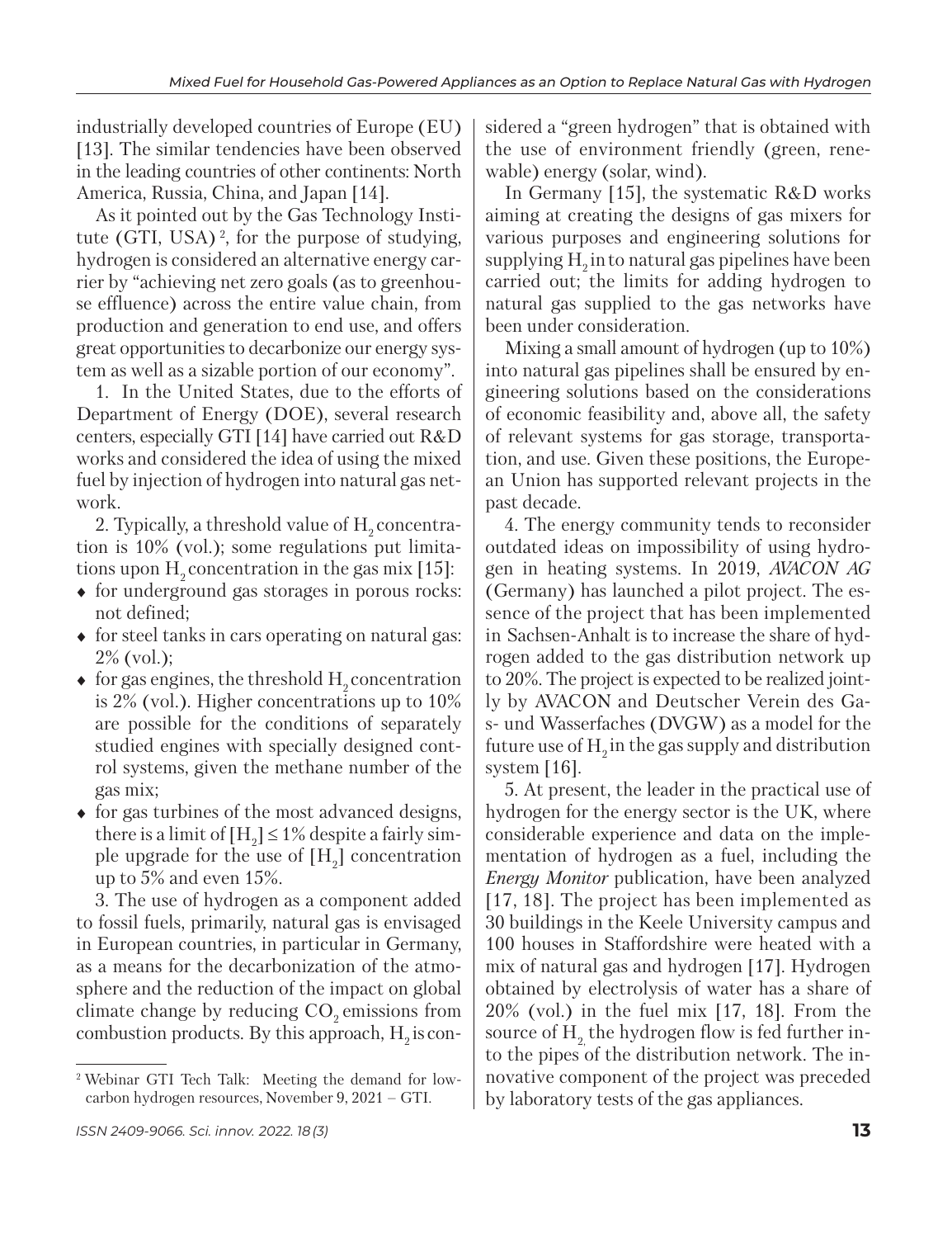It has been assumed that all household gas appliances that were purchased after 1996 should comply with the national and European standards given the safety conditions and the requirements for guaranteed properties of design materials. It means the ability to maintain the operation of the gas supply system on a fuel containing  $23\%$  H<sub>2</sub>. Fuel gas G $222$  with a similar chemical composition ([CH<sub>4</sub>] = 77%, [H<sub>2</sub>] = 23%) appears in GOST R 50696—2006 [19] as a limit gas for flame flashback. Great attention has been paid to this project in view of the further use of mixed gas (methane with hydrogen), including the energy generation for transport purposes and heavy industry. The project is planned as a pilot one for 10 months and for the subsequent use of the results in 670 residential and commercial facilities [18].

Another example of using hydrogen is the pilot project for heating 300 houses, which is supposed to be implemented in the UK in the system of Scottish gas distribution networks (SGN) [18].

Our project aims at determining the characteristics of blended fuels with a higher hydrogen con centration, which provides decarbonization of environment while reducing other harmful effluents and emission of greenhouse gases without decreasing the fuel utilization efficiency. We have made experimental studies of gas equipment in order to optimize the flue gases composition by burning selected fuel gas, in terms of compliance with the requirements of relevant Ukrainian and European environment standards.

6. The development of a new fuel — *hythane*  methane—hydrogen mix (*MHM*) with a content of [H<sub>2</sub>] from 20 to 44—48% has excited a considerable interest [20]. There are 2 fundamentally different types of technologies for obtaining *MHM and its production*:

- by mixing natural gas with hydrogen produced by electrolysis of water;
- by AMC (adiabatic methane conversion) technology [20] that is realized without extraneous energy carriers; natural gas serves as raw materials, the combustion products of natural gas play the role of energy source.

*Hythane is expected to be used in gas turbines, for power engineering, transport, and industrial technologies.*

Along with the optimistic approach developed by Western European companies and research centers, the doubts regarding availability of using the "green" hydrogen, in particular, for large-scale heating of buildings have become widespread.

7. Despite a significant number of pilot projects to replace fossil fuels with hydrogen using existing gas distribution infrastructure and even the existence of a standard (UK) on the possibility of using the water—fired boilers, some calculations have been made to justify the economic inexpediency of using the hydrogen as a fuel in some modern industries.

 The production of "green" hydrogen by electrolysis is very expensive. It is assumed that the cost of 1 kilowatt hour for production of  $H<sub>2</sub>$  will amount to EUR 0.1, in 2030.

For example, heating a space with "green" hydrogen requires 5 times more wind and / or solar energy than that with the help of an efficient heating pump for heat or electrification purpose. In addition, support for the operation of old gas pipeline mains (in the UK) needs to be justified and is questionable (see *Energy Monitor* analysis) [21].

### **Determining the Recommended Compositions of Methane–Hydrogen Fuel Gas**

The most important problem of the use of methane—hydrogen fuel is optimal ratio of the components: the intention to increase the hydrogen content in the mixed gas, on the one hand, and the safety requirements for fuel use from standpoint of flammability, on the other hand. To determine the range of the characteristics for blended fuels by researches and to identify the experimental tests of gas equipment to be done, it is necessary to quantify the anticipated dangerous properties of methane–hydrogen mixes for given content of  $H_2$ .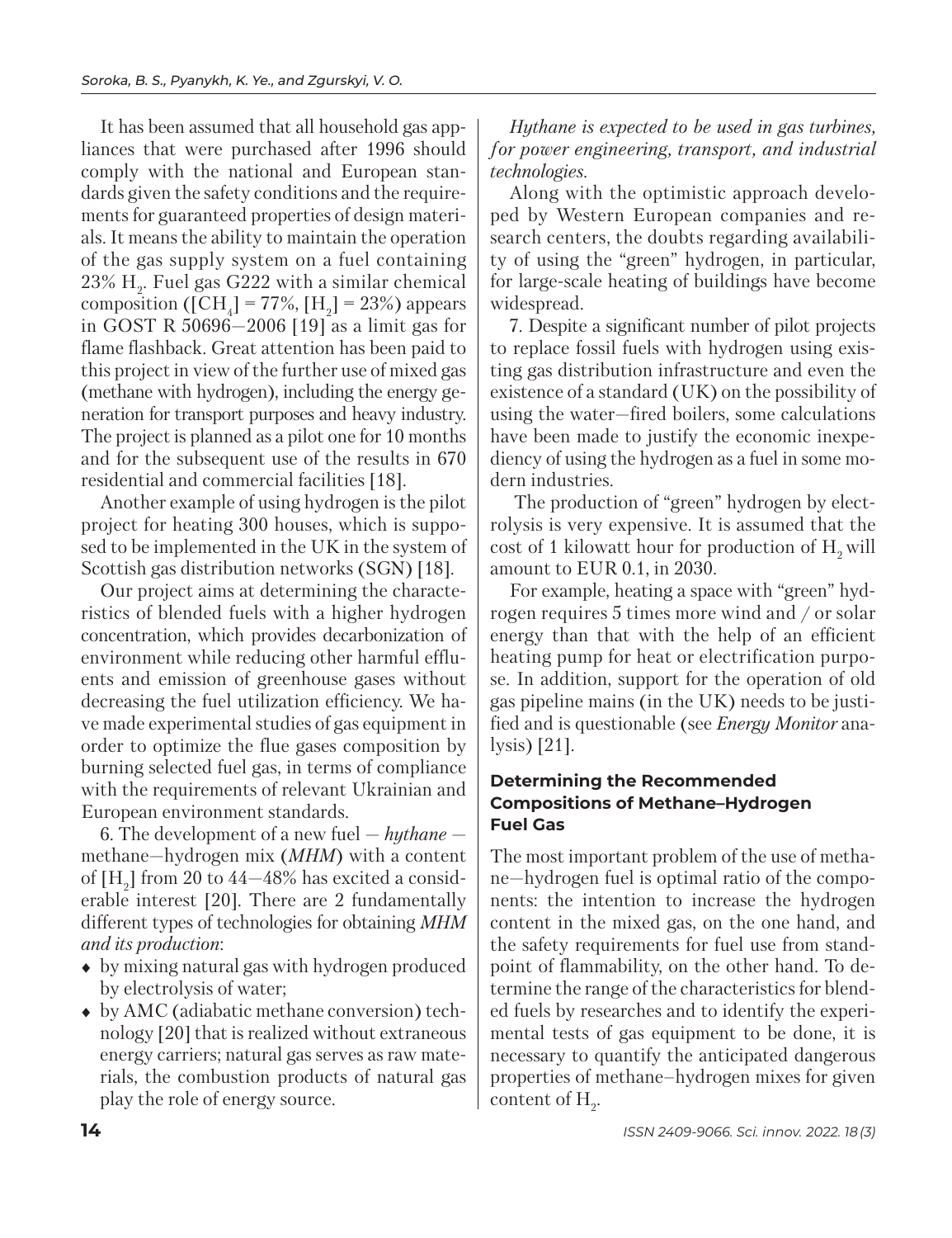For measuring the combustible and explosive (detonation) properties of the tested fuel–oxidizer mixes the theory of combustion and explosion, namely laminar burning velocity  $S<sub>r</sub>$  (LBV) known as the rate of normal flame propagation shall be considered [22].

The combustion rate  $S<sub>r</sub>$  depends on the composition of fuel and oxidizer, excess air coefficient λ and fuel equivalence ratio  $\varphi$  (in the case of an air as an oxidizer,  $\varphi = \lambda^{-1}$ , and the process parameters: pressure *p* and temperature *T.*

Figure 1 shows the dependence of maximum LBV –  $S_{L,max}$  on excess air coefficient  $\lambda = \lambda_{max}$ .  $S_{L, max} = f(\vec{\lambda})$ . The fuel composition is defined by the content of hydrogen in the mix with methane. Other characteristics of the process are the ratio of volumes (masses) of oxidant and air, mode characteristics: standard (or almost standard): pressure  $p_0 = 1$  atm. (0.101325 MPa);  $T = 300$  K  $\approx T_0$ .

dition  $S_L = S_{L,max}$  are considered from the stand-The fuel-oxidizer mixes characterized by conpoint of excess air coefficient λ*max* for fuels of arbitrary composition (in this case, methane–hydrogen gases of a given ratio  $[\text{CH}_4]$ :  $[\text{H}_2]$ ). It means  $S_L(\lambda_{max}) > S_L(\lambda \in \lambda_{max}).$ 

*Table 1.* **Increase in LBV**  $S_{L,max}$  and Excess **Air Coefficient λ***max* **in the Case of the Combustion of Methane-Hydrogen Fuel with Air as Oxidant**

| $\#$           | [H <sub>2</sub> ];<br>$\%$ vol. | $S_{_{L,max}},\;$<br>$\rm cm/s$ | $\lambda_{\text{max}}$ | $S_{L,max} (\mathrm{[H_2]})/$<br>$S_{L,max}^{basic}$ | Increase $S_{_{L,max}}$<br>as compared<br>with the<br>reference, %<br>rel. |
|----------------|---------------------------------|---------------------------------|------------------------|------------------------------------------------------|----------------------------------------------------------------------------|
|                |                                 |                                 |                        |                                                      |                                                                            |
| $(refe-$       |                                 |                                 |                        |                                                      |                                                                            |
| rence)         | $\theta$                        | 39.2                            | 0.95                   | 1.0                                                  | $\theta$                                                                   |
| 2              | $\overline{5}$                  | 40.6                            | 0.94                   | 1.036                                                | 3.6                                                                        |
| 3              | 10                              | 42.0                            | 0.94                   | 1.071                                                | 7.1                                                                        |
| $\overline{4}$ | 20                              | 45.4                            | 0.94                   | 1.158                                                | 15.8                                                                       |
| 5              | 30                              | 49.8                            | 0.93                   | 1.269                                                | 26.9                                                                       |
| 6              | 50                              | 63.8                            | 0.91                   | 1.627                                                | 62.7                                                                       |
| 7              | 60                              | 75.8                            | 0.89                   | 1.934                                                | 93.4                                                                       |
| 8              | 70                              | 94.6                            | 0.87                   | 2.413                                                | 141.3                                                                      |
| 9              | 90                              | 187.3                           | 0.76                   | 4.778                                                | 377.8                                                                      |
| 10             | 100                             | 308.1                           | 0.60                   | 7.857                                                | 685.7                                                                      |

*ISSN 2409-9066. Sci. innov.* 2022. 18 (3) **15**



*Fig. 1.* Dependences of maximum laminar burning velocity (LBV)  $S_{L_{max}}$  (curve 1) and excess air ratio  $\lambda_{max}$  (curve 2) corresponding to the maximum LBV of MHM under the conditions of gas combustion in air on the content of  $[H_2]$  in the mixed gas. The left ordinate corresponds to *SL,max* (for chosen  $H<sub>2</sub>$  concentrations in the mixed gas), while the right ordinate corresponds to  $\lambda_{\scriptscriptstyle max}$  for respective  $\rm H_2$  concentration

The analysis of the presented data has shown a rather smooth and slow dependence of *SL,max*  on the hydrogen content in the mixed gas within the concentration range  $[H_2]$  from 0 % to 50% (vol.) followed by a sudden increase in  $S<sub>i</sub>$  in general and in  $S_{L_{max}}$  in particular, at any rate, within the range of  $[H_2] \subset \{70, 100\% \}.$ 

The obtained dependence of  $S_L([H_2])$  (on hydrogen concentration) indicates the feasibility of limiting of safeguard content of  $[H_2]$  in the case of increase in the  $[H_2]$  concentration up to 50% and a little bit more.

While considering the feasibility of hydrogen admixing to methane (natural gas), the estimates have been obtained by means by calculating  $S<sub>r</sub>$  for combustion mechanism GRI 3.0 [23].

The results of our original calculations are presented in Fig. 1 and in Table 1 in the form of dependences of maximum velocities of laminar combustion of the studied mixed fuels with an air for the case of (compositions and flow rate ratios) *SL= SL,max*. At the same Figure, the proper values of excess air coefficient λ*max* for each composition of mixed fuel  $\text{CH}_4\text{--H}_2$  are demonstrated.

Maximum burning velocities with an air as an oxidant  $S_{_{L,\max}}$  for mixed CH<sub>4</sub> $-$ H<sub>2</sub> fuels as com-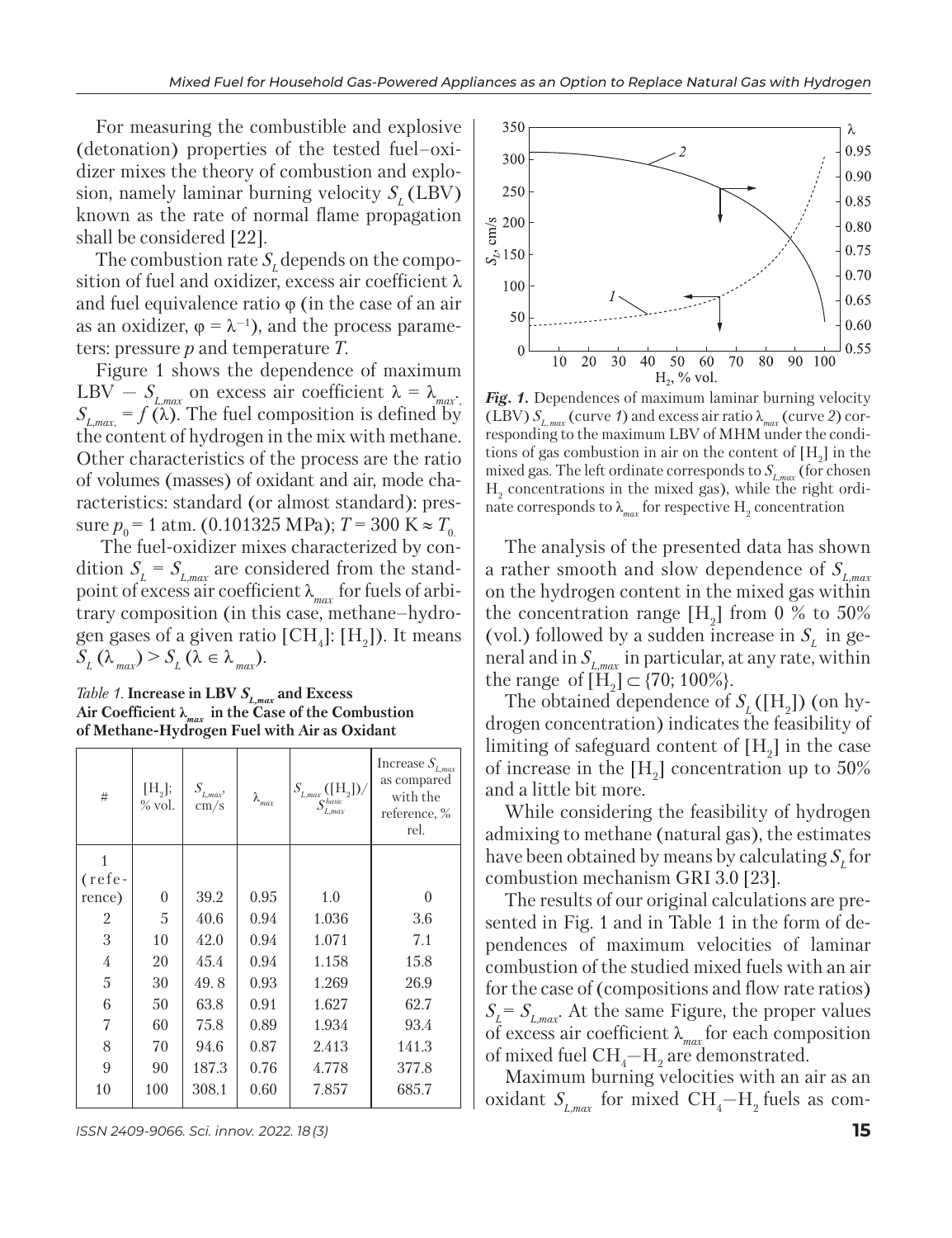pared with those for pure methane have been calculated. In the case of  $[CH_4] : [H_2] = 50/50\%$ (vol.),  $S_{L, max}$  increases by 62.7% (up to  $S_{L, max}$  =  $= 0.91$  m/s), while in the case of pure hydrogen  $([H<sub>2</sub>] = 100\%, [CH<sub>4</sub>] = 0),$  the maximum value of LBV adds 685.7%, and reaches  $S_{L_{max}} = 3.081$  m/s (Table 1).

### **Energy Efficiency and Emissions of Harmful Substances from Combustion of Methane–Hydrogen Mix / Discussion of the Results**

The following household gas appliances (household gas devices) have been selected for testing and studying of heating with the use of hydrogen–methane mixes:

- *GRETA* gas stove equipped with the atmospheric burners of different heat capacity;
- household double–circuit boiler "MICRA DUO CS 24" manufactured by *RÖDA*.

The tests are done with the use of the equipment and the gas supplying systems arranged within the proven ground of Chernyakhiv section of *Zhytomyrgaz* (Ukraine).

The gas-powered appliances have been tested based upon the above presented results of theoretical studies in which methane–hydrogen mixes with the content of  $[H_2] = 0 - 50\%$  (vol.) were used as a fuel. The experimental tests have been carried out by combustion the fuels of the following composition: the natural gas NG (without hydrogen) and the mixed gases MG with  $\text{[CH}_4]/\text{[H}_2\text{]}$ ratio, % vol.: 95/5; 90/10; 80/20; 70/30; and 50/50.

# *The objectives of the experimental studies are as follows:*

- *determining the possibility of* using the conventional household appliances (gas stoves, boilers, water heaters, etc.) on hydrogen mixes as fuel gas. To this end, the existing gas networks and equipment of premises and buildings should be tested with the use of mixed gas;
- *establishing the range of* rational permissible hydrogen content  $[H_2]$  in the mixed gas on the basis of experimental and industrial tests of the gas equipment;

 $\bullet$  *limiting*  $[H_2]$  concentration value in the mixed gas fuel, which corresponds to the regulations for fuel from the standpoint of safety, technological, power-engineering, and environmental restrictions.

# *Energy efficiency of gas appliances*

1. Because of using the atmospheric ejection burners for heating the household gas-powered appliances (HGA) only two operation parameters are considered the control actions: fuel flow rate and heat capacity of appliance. The mentioned values are linearly interdependent. Another independent parameter of the process, which serves as an argument for analyzing the power and environmental characteristics of combustion process in HGA, is the quantitative composition of fuel (in % vol.)

2. Two types of HGA supplied with atmosphe ric burners could be considered in terms of one more additional operation parameter, an effective air excess ratio (coefficient)  $l_f$ :

- *in the case of cooker stoves:* the l values, primary l*pr* and current l pattern of the two-stage burner's flame within an open space are *invariable* with respect to heat capacity;
- *in the case of fuel combustion in the heating boilers or gas water heaters* equipped with the combustion chambers and flue channels essentially limited by the walls. The ejection of primary and secondary constituents of working process is *varied* depending on heat load. The self-similarity of the ejection process is broken down and the air excess ratios change.

3. Usually the dependences of efficiency  $\eta_f$  of the thermal units or devices on thermal power are of extremal character and have an optimum parameter(s). As the fuel flow rate grows, the efficiency increases under a low output capacity of the thermal units (heat appliances), when the share of heat losses is dominant in the heat balance. After reaching the maximum efficiency (optimum point) and further, an increase in the thermal capacity of the unit (appliance) leads to a gradual decrease in the efficiency of the unit.

It has been stated that the similar extremal dependences of efficiency of "gas burner of *NORD*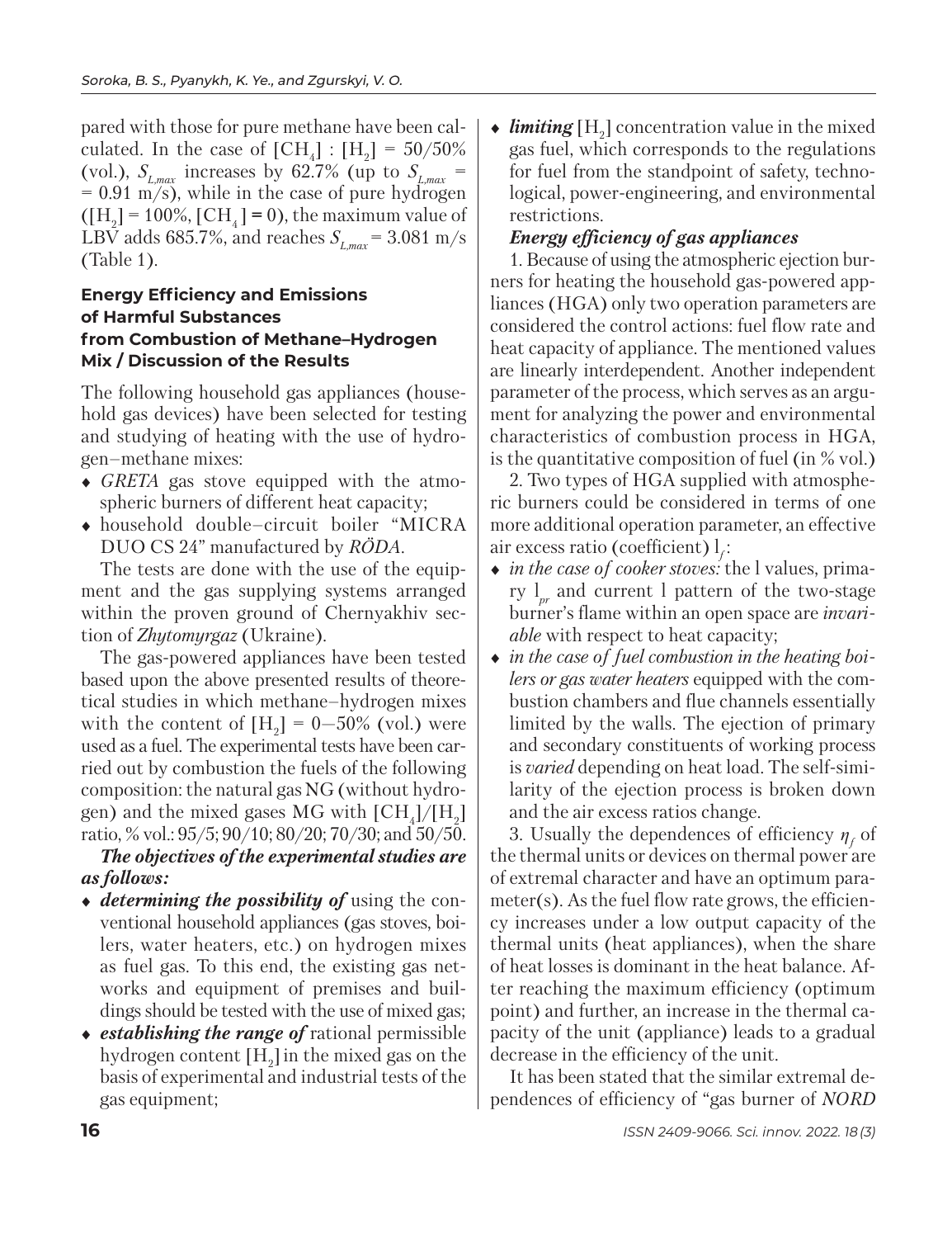cooker stove — heat–receiving water vessel" system are observed in our laboratory experiments in the Gas Institute when firing the appliance with natural gas [24], as well as in the field tests of the similar system when burning the methane-hydrogen mixes with the use of atmospheric burners of *GRETA* gas stove within the range of hydrogen concentration  $[H_2] = 0 - 50\%$  (Fig. 2).

*The dependence of the efficiency of fuel use in GRETA gas stove* (Fig. 2) has a typical extremal character with a maximum efficiency that significantly decreases (in a wide range of heat capacities), as the stove output power (the fuel consumption) grows. Increasing the share of  $[H_2]$ fraction in the fuel leads to a rise in the efficiency of the cooker stove up to 59% as regulated by DSTU [25].

4. The low-pressure ejection burners for gas cooker stoves are used in the conditions of unlimited air space of double–staged combustion process. In fact, the constant (invariable) coefficient(s) of excess air  $\lambda$  are maintained in this case by variation of output power (thermal capacity of the burner) [26]. Under these conditions, a fixed composition of combustion products (CP) shall be determined depending on  $\lambda$  pattern within the combustion space corresponding to primary air excess  $\lambda_{pr} \approx$  const. The harmful substances (toxic components in the CP (the pollutants)) are formed at concentrations  $[X_p] \equiv$  [CO], [NO],  $[{\rm NO}_2]$  depending on the type of fuel, air ratio, and fuel flow rate  $V_f[27]$ .

5. Unlike in the case of the atmospheric burners of gas stoves with a free access of the secondary air to the combustion space, when the air flows are practically proportional to the gas flow, for *RÖDA* boiler with the special channels for the air flow, an insignificant increase in the air flow rate by adjusting the output through the boiler thermal capacity has been reported. It means a decrease in the total coefficient of air excess  $\lambda_b$  in the system of the preparation of combustible mix and the formation of exhaust combustion products in the case of increased gas fuel flow rate (consumption). This leads to a rise in the effec-



Fig. 2. Dependence of efficiency (%) on the fuel flow rate (consumption), *l*/min for *GRETA* gas cooker. Volumetric concentration hydrogen to methane ratios,  $[H_2]/[CH_4]$ , % vol., in the mixed fuel are shown in the graph

tive combustion temperature (in the case of normal operation  $\lambda_h \rightarrow 1.0$  for "lean" (with  $\lambda_h > 1.0$ ) gas mix). The mentioned conditions are kept in the whole boiler pathway, including the outlet section of the working space and / or the combustion products (flue gases) path of the boiler. Thus, an increase in the thermal power of *RÖDA* boiler (as a result of increasing fuel consumption) leads to decreasing excess air coefficient, while the draught of flue gases in the channels and in the combustion chamber is reduced and so does the respective ejecting capacity of the atmospheric burners.

Testing of the boiler in terms of firing conditions has showed that as the fuel flow rate increases, so do the initial temperature of the combustion products and the absolute value of heat losses with the products flow. Nevertheless, the boiler's efficiency increases due to growing fuel flow rate and the thermal power of the boiler (Fig. 3), since the relative share of the heat losses from the flue gases as the component of the heat balance of the boiler goes down. That is, the decisive factor for the operation of *RÖDA* boiler, in terms of the effect on the boiler efficiency, is the excess air coefficient  $\lambda_k$  in the working space and the flue. The mentioned factor increases with a growth in the boiler heat capacity. A decrease in  $\lambda_h$  leads to an outpacing increase in the useful heat  $Q_{\text{user}}$ , *as* compared with the growth of heat  $Q_{\text{in}}$ .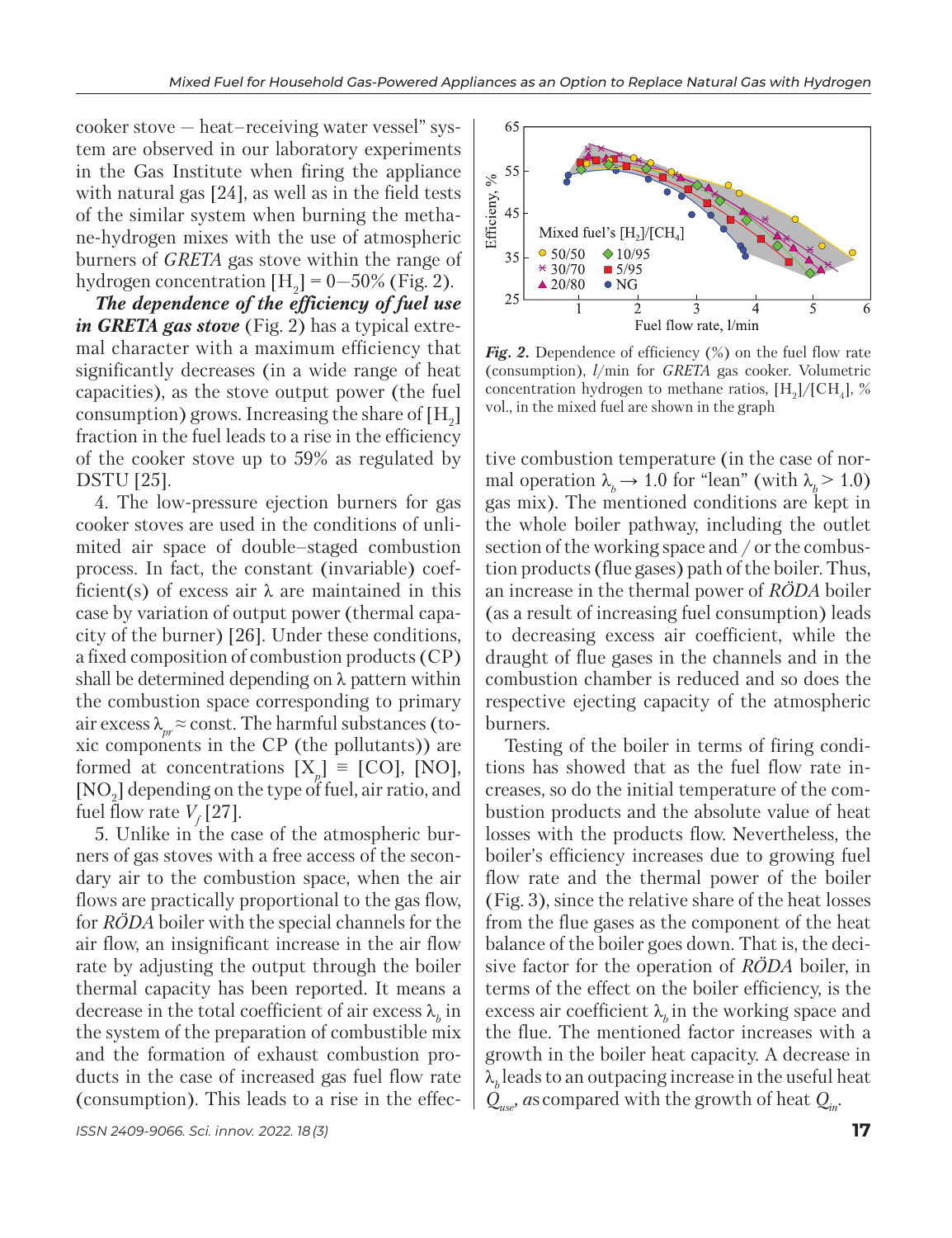*As a result of the fuel combustion processes and of heat and mass transfer, the efficiency η<sup>f</sup> of RÖDA boiler* increases from 85 to 91.5% due to growing fuel flow rate, in the case of the use of NG as a fuel. When replacing the fuel with a mix  $[CH_4]/[H_2] = 50/50\%$ , the corresponding efficiency ranges within 82—88% (Fig. 3).

6. To estimate the accuracy of measured  $\eta_f$  the relative mean error of  $\eta_f$  determination shall be calculated.

For this purpose, let us use estimate the relati- *.* ve error  $\delta_{\eta f}$  as a sum of relative errors of  $\delta Q_{use}$  ( $Q_{use}$ ) and  $\delta Q_{in} (Q_{in}).$ 

The efficiency of boiler is calculated by the formula:

$$
\eta_{f} = Q_{use} / Q_{in} = (\dot{Q}_{use}) / \dot{V} Q_{f,l}.
$$

Within the framework of this approach, the final result is

$$
\Delta \eta_f = \eta_f \delta \eta_f = \eta_f (\delta \dot{Q}_{use} + \delta \dot{Q}_{in}).
$$

The averaged value for the results of the *RÖDA* boiler tests is  $\overline{\eta}_f = 85\%$ .

The maximum absolute error  $\Delta$  for  $\eta_f$  value, given the accuracy of the gas meter ( $\approx 3\%$ ) and the heat meter ( $\approx 1.5\%$ ), makes up about 5%:

$$
\Delta \eta_f \approx 5\%,
$$
  

$$
\eta_f = \tilde{\eta}_f \pm \Delta \eta_f = \tilde{\eta}_f (1 \pm \delta \eta_f).
$$

Thus *RODA* boiler efficiency:  $\eta_f = 85 (1 \pm 0.05) =$  $= 80.8\% - 89.3\%$ .

7. Despite the improving radiation properties of combustion product flux, in the case of using methane-hydrogen gas mixes as fuel, the *RÖDA* boiler efficiency is lower for  $CH_4-H_2$  mixes as compared with pure natural gas, at least, in the case where the share of hydrogen in the fuel and the share of steam in the combustion air (and, accordingly, the share of steam in the combustion products) increase.

The difference in efficiencies  $h_f$  for a boiler operating on various types of fuel has been determined depending on the fuel composition and hydrogen content. As the share of hydrogen in СН4 —H2 mix gas increases, the *RÖDA* boiler efficiency in terms of fuel consumption  $h_{\!\scriptscriptstyle f}$  decreases.

# *Influence of fuel composition on the formation of harmful emissions*

*1. Harmful emissions from the RÖDA boiler.*  The measured concentrations of pollutants decrease to  $3\%$  O<sub>2</sub> and are determined in course of the firing tests. An adverse effect of fuel flow rate *.* (consumption)  $V_f$  regarding the formation of major air pollutants in the combustion products (an increase in [CO] concentration) has been observed. The following results have been obtained concerning nitrogen  $(NO_x)$  and carbon  $(CO)$  oxides (Fig. 4, *a, b*):

— *for [CO]: for increasing fuel flow rate V. f , an extremal effect* with a significant lowering of [CO] concentration to a minimum, at  $[CO]_{3\%O2}$  = 10—25 ppm, has been reported for hydrogen content  $[H_2] = 30 - 50\%$  (vol.) in the fuel gas. At the same time,  $[CO]_{3\%O2} = 50-70$  ppm for pure NG or for mixed gas with  $\text{[CH}_4\text{]}$  content up to 90—95%;

 $-$  for [NO<sub>x</sub>]: a tendency towards increasing the  $NO<sub>x</sub>$  emissions from the boiler as the fuel flow rate *increases has been obtained, based upon the generalization of the experimental results.* It means that there are opposite trends in respect of [CO] and  $[NO<sub>x</sub>]$  formation when the fuel flow rate varies. The largest emissions of  $[NO_x]_{3\%O2}$  from the boiler based on maximum consumption of the compared fuels have been found. The maximum  $[NO_{v}]$  emissions amount to near 80 ppm, practically regardless of the content of  $H<sub>2</sub>$  in the mixed fuel. At the same time, the  $[NO_x]_{3\%O2}$  concentration at low and middle fuel flow rates is the minimum value for 50/50% (vol.) methane- hydrogen mixed fuel.

*2. Environmental effect of the atmospheric burners of gas stoves* (Fig. 5, *a, b*). The trends in the influence of fuel consumption (thermal capacity of the appliance) on emissions of harmful substances are qualitatively similar to those in the case of household boiler (Fig. 4, *a, b*), namely:

 $-$  [CO]<sub>3% O</sub> emissions decrease as the fuel flow *rate (consumption) grows,* while the concentration of nitrogen oxides  $\rm [NO_x]$  increases. In accordance with the calculated thermodynamic prediction, the concentration of [CO] decreases as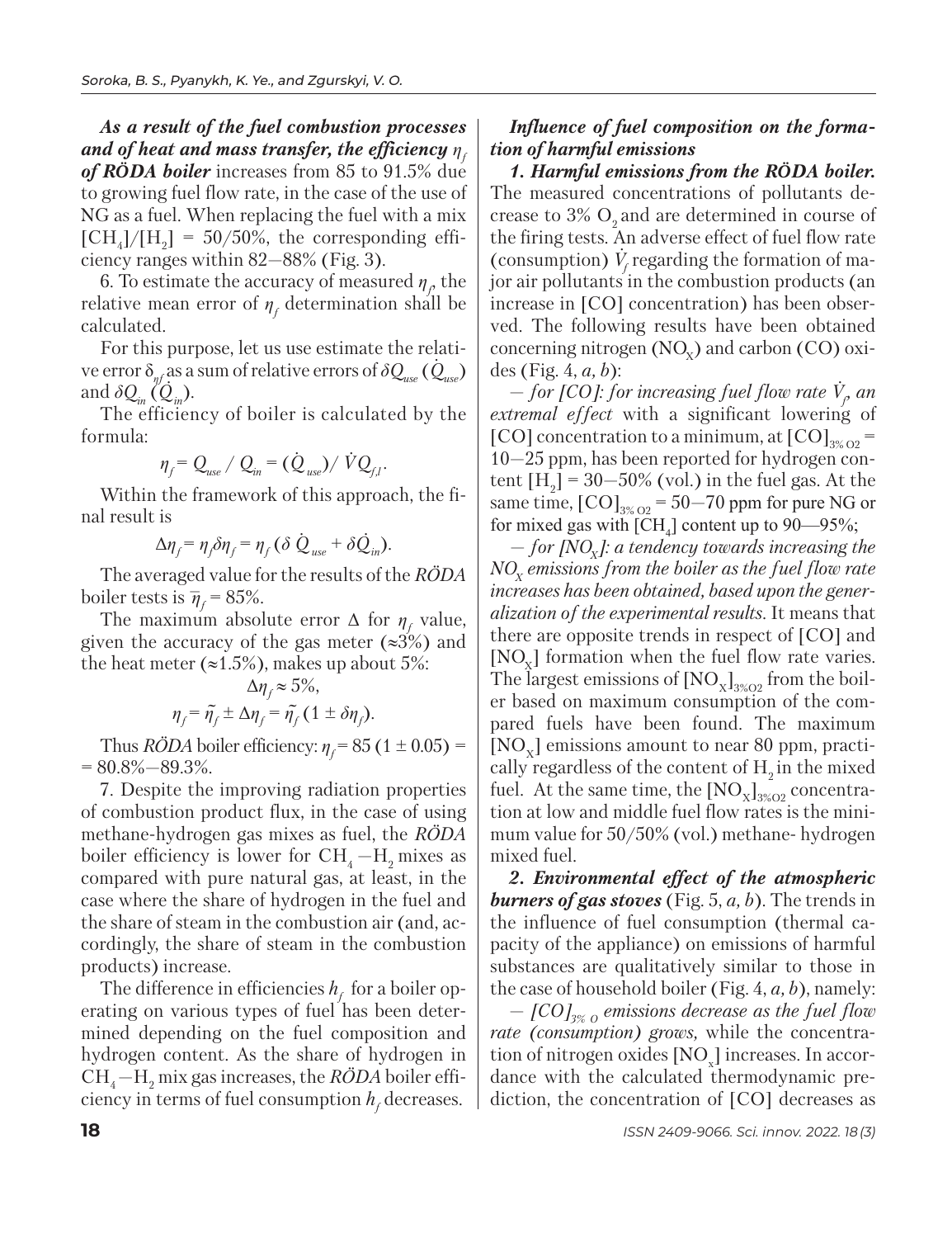

*Fig. 3.* Dependence of efficiency (%) of *RÖDA* household double—circuit boiler on the fuel flow rate (consumption), m3 /h (*a*) and on the heat output of the boiler, kW (*b*). The heat output corresponds to the useful heat absorption of water coolant.  $[H_2]/[CH_4]$  ratios in the mixed fuel are shown in the chart within the graph

the share of  $H<sub>2</sub>$  in methane-hydrogen mixed fuel increases. As a result, in the range of the middle and maximum fuel consumptions, the emissions of  $\text{[CO]}_{3\% \text{O2}}$  become close to zero in the combustion products (flue gases) of mix  $\text{[CH}_4] / \text{[H}_2$ ] = 50/50%, while in the case of natural gas combustion [CO], the emissions makes up to 100 ppm under the mentioned conditions;

— *[NOx ]3% O2 emissions grow as the fuel flow rate (consumption) increases.* At the same time, there is observed a tendency towards a significant re-



*Fig. 4.* Dependence of the concentration of harmful emissions of *RÖDA* household double-circuit boiler. Dependence of CO, ppm (*a*) and NOx emissions, ppm, (*b*) for the boiler on the fuel flow rate (consumption),  $\text{m}^3/\text{h}$ . [H<sub>2</sub>]/[CH<sub>4</sub>] ratios in the fuel mix are shown within the graph

duction in  $NO<sub>x</sub>$  emissions within the entire range of thermal capacity (fuel consumption), as the content of  $H_2$  increases, including the case of the maximum [H<sub>2</sub>] content in the tested fuel ([H<sub>2</sub>] = 50%). For the tested fuel, at maximum [H<sub>2</sub>] concentration ( $[H_2] = 50\%$  (vol.), the  $[NO_x]_{3\%02}$  emissions grow from  $5-10$  ppm  $(V_b = V_f \approx 1.0$  l/min) to  $[NO_x]_{3\%O2} \approx 60$  ppm (by *V .*  $\alpha_b^r = V$ *.*  $f_f \approx 6.0 \frac{1}{\text{min}}$ , while for the fuels with a low [H<sub>2</sub>] content ([H<sub>2</sub>] =  $= 5{\text -}10$  %(vol.)), [NO<sub>x</sub>]<sub>3%O2</sub> effluents make up 140 ppm and more. Meanwhile, in the case of NG combustion,  $\text{[NO}_x\text{]}_{3\%02}$  emissions grow from 45 ppm to 90—100 ppm as a result of an increase in the burner heat capacity. Reducing [NO<sub>x</sub>] emissions in the case of MG combustion correlates with en-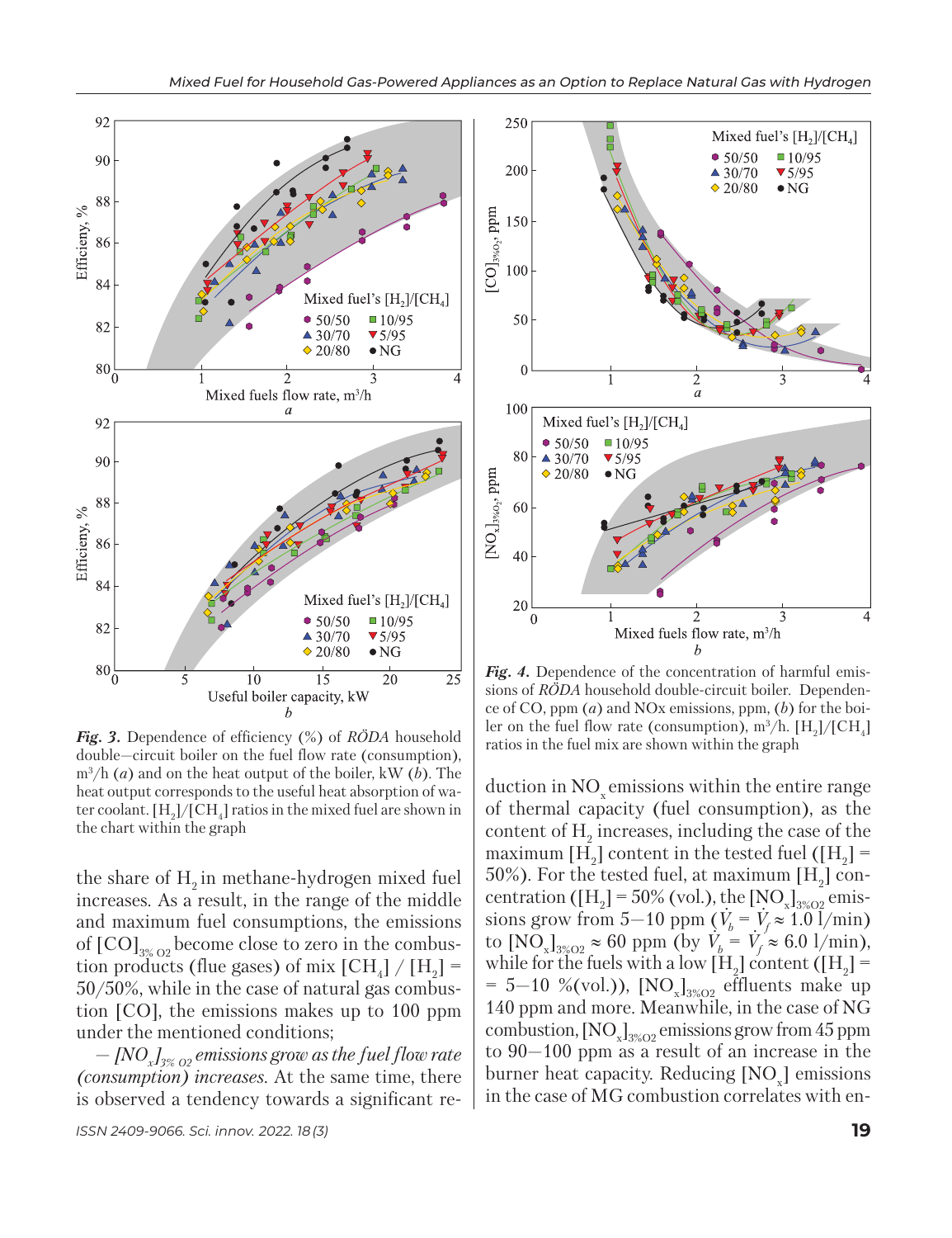

*Fig. 5.* Dependence of the concentration of harmful emissions of *GRETA* gas cooker on the fuel flow rate (consumption),  $1/m$ in: *a* — emissions of carbon monoxide CO; [CO], ppm;  $b$  – emissions of nitrogen oxides NO  $_{\rm x}$  (NO + NO<sub>2</sub>); [NOx ], ppm. Concentrations of harmful emissions are reduced to concentration  $[O_2] = 3\%$  in the combustion products.  $[H_2]/[CH_4]$  ratios, % vol., in the mixed fuel are shown within the graph

hancing steam formation. The higher the hydrogen content in fuel, the lower the concentration of nitrogen oxides in the exhaust gases 9 combustion products).

#### **Conclusions**

1. The current status of the problem of the substitution of natural gas (NG) with mixed gas (MG) containing hydrogen as admixture to NG or the injection of hydrogen into the methane flow in the local gas pipelines has been considered. The European experience of using the MG as fuel for municipal and household gas appliances has been analyzed by the example of pilot projects (UK, Germany) of gas supplying to the settlements located close to gas pipeline distribution networks, for hydrogen concentrations  $[H_2] = 20 - 23\%$  (vol.).

2. For the first time in this research, we have discussed the tests of heating boiler and gas cooker stove operating on mixed  $\text{CH}_4-\text{H}_2$  gas fuel within the range of hydrogen content  $[H_2] = 0 -$ 50% (vol.).

The results of experimental studies of municipal and household appliances operating on MG regarding the power and environmental characteristics of appliances (the efficiency of fuel utilization and emissions of harmful substances: NOx and CO) have been accumulated and generalized.

3. The distinctive feature of household appliances is fuel firing by means of atmospheric burners (AB), the premixed burners operating with Bunsen type flames. In the case of burning MG by means of AB, the composition of MG in terms of the hydrogen share is limited by [H2 ]*max* value  $(in \text{ our case } [H_2]_{max} = 50\% \text{ (vol.)}),$  unlike the industrial combustion systems for which  $[H_2]$  content is not limited and may reach 100% (pure hydrogen).

4. Based on the test results, it has been established that the power and environmental characteristics of devices depend on the type and design of gas equipment, operation conditions (the device performance correlates with the fuel gas flow rate and the excess air coefficient), and on the fuel composition, i.e. on the hydrogen content. The range of stable combustion of mixed  $\text{CH}_4$ – H2 fuels, as determined for both *GRETA* gas cooker stove and *RÖDA* heating boiler, is sufficiently wide in conditions of practical application. The possibility of reducing the emissions of harmful substances ( $NO<sub>x</sub>$  and CO) by using MG of tested compositions, in comparison with pure NG, has been confirmed.

### **Acknowledgments**

The studies of the use of hydrogen as a renewable fuel and interchangeability of fuel gases were initiated by Igor M. Karp, Full Member of the National Academy of Sciences of Ukraine (NAS of Ukraine), the honorary director of the Gas institute of the NAS of Ukraine. The authors of this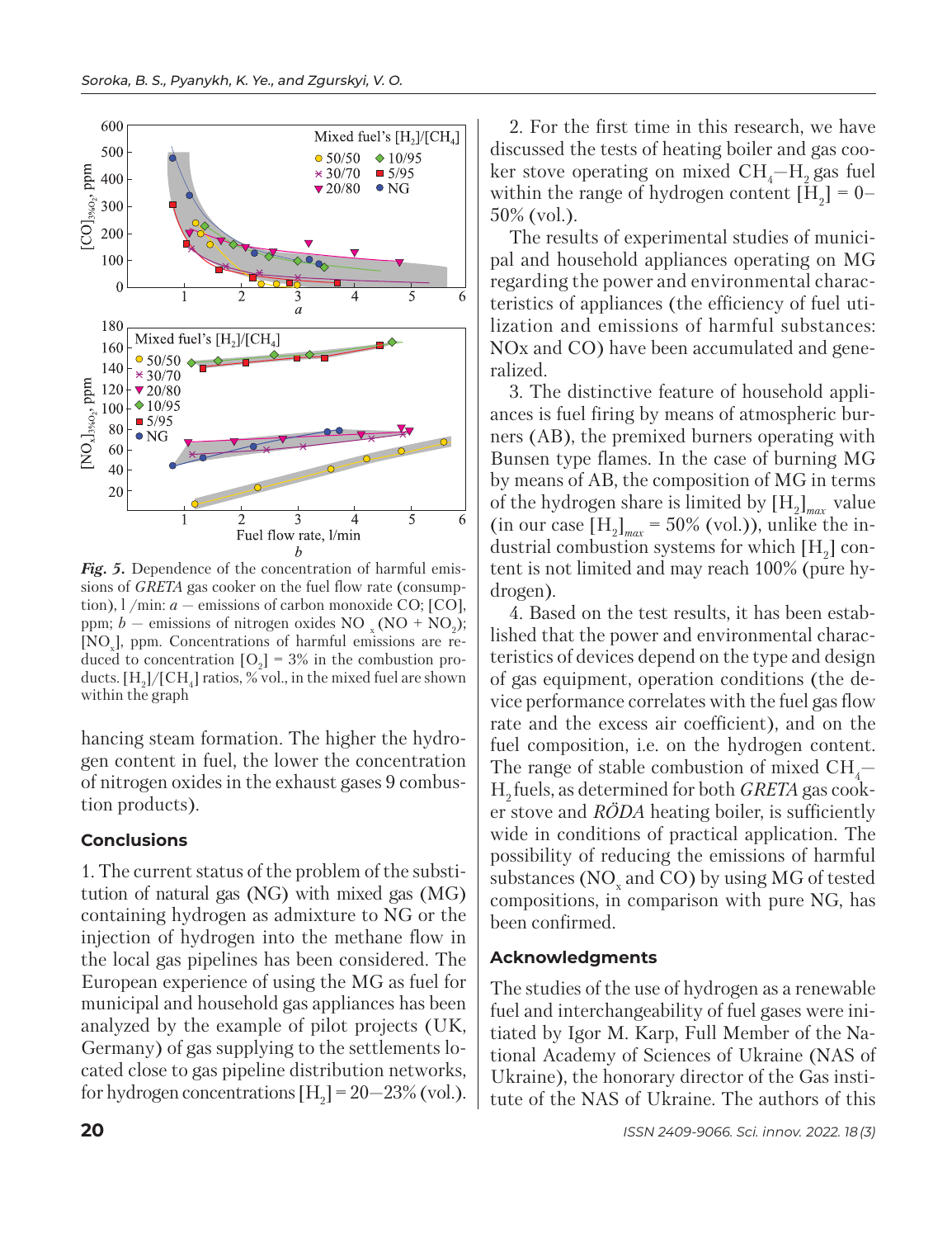research have devoted this manuscript to the memory of this remarkable Ukrainian researcher and engineer. The authors thank Dr. Sc. (eng.) L.M. Unigovsky, the General Director of *Nafto-*

*gazbudinformatyka* LLC for participation in funding the experimental tests of household appliances and for his interest in the results of research and evaluation of future use of hydrogen fuels.

#### REFERENCES

- 1. Huber, A. (2021). Іmpact of hydrogen and mixtures of hydrogen and natural gas on forced draught gas burners. *Heat processing*, 1, 27—32.
- 2. Siddi, M. (2020). The European Green Deal: Assessing its current state and future implementation. *FIIA working paper*, 114, 1—14.
- 3. European Green Deal URL: https://ec.europa.eu/info/sites/default/files/european-green-deal-communication\_en.pdf (Last accessed: 11.07.2021).
- 4. Hermanns, R. T. E. (2007). *Laminar burning velocities of methane-hydrogen-air mixtures.* Eindhoven: Technische Universiteit Eindhoven. https://doi.org/10.6100/IR630126
- 5. Bounaceur, R., Glaude, P. A., Sirjean, B., Fournet, R., Montagne, P., Vierling, M., Molière, M. (2015) Prediction of autoignition temperatures and delays for gas turbine applications. *Proceedings of ASME Turbo Expo 2015: Turbine technical conference and exposition GT2015* (June 15—19, Montreal, Canada). GT2015-42011. https://doi.org/10.1115/1.4031264
- 6. A Hydrogen Strategy for a climate neutral Europe. URL: https://ec.europa.eu/commission/presscorner/detail/en/ fs\_20\_1296 (Last accessed: 11.07.2021).
- 7. Germany and hydrogen  $-\epsilon$ 9 billion to spend as strategy is revealed URL: https://www.dw.com/en/germany-and-hydrogen-9-billion-to-spend-as-strategy-is-revealed/a-53719746 (Last accessed: 11.07.2021).
- 8. Collaboration Between the United States and the Netherlands Focuses on Hydrogen Technology URL: https://www. energy.gov/eere/articles/collaboration-between-united-states-and-netherlands-focuses-hydrogen-technology (Last accessed: 11.07.2021).
- 9. Larson, A. (2020). Is Hydrogen the Power Industry's Holy Grail. *Power.* URL: https://www.powermag.com/is-hydrogen-the-power-industrys-holy-grail/ (Last accessed: 11.07.2021).
- 10. Wunning, J. G. (2021). Future heating of industrial furnaces. *Heat processing*, 1, 23—25.
- 11. Pancaldi, R. (2020). Let us join efforts for achieving a sustainable metals production. *Heat Processing*, 4, 1.
- 12. Soroka, B., P'yanikh, K., Zgursky, V., Gorupa, V., Kudryavtsev, V. (2020). Energy and environmental characteristics of household gas facilities using methane and hydrogen mix as a fuel gas. *Oil & gas industry of Ukraine*, 6, 3—13 [in Ukrainian].
- 13. European Clean Hydrogen Alliance. URL: https://ec.europa.eu/growth/industry/policy/european-clean-hydrogen-alliance\_en (Last accessed: 11.07.2021).
- 14. Helping to decarbonize the global energy mix with increased hydrogen use. URL: https://www.gti.energy/hydrogentechnology-center/expertise/ (Last accessed: 11.07.2021).
- 15. Altfeld, K., Pinchbeck, D. (2013). Admissible hydrogen concentrations in natural gas systems. *Gas for energy*, 3, 1—12.
- 16. Avacon starts Pilot project in Saxony—Anhalt. URL: https://www.avacon.de/de/ueber-uns/newsroom/pressemit teilungen/erstmalig-bis-zu-20-prozent-wasserstoff-in-einem-deutschen-gasve.html (Last accessed: 19.07.2021).
- 17. Pioneering hydrogen blending energy project at Keele University has successfully completed. URL: https://www.keele. ac.uk/discover/news/2021/march/hydeploy-ending/hydrogen-gas-network.php (Last accessed: 19.07.2021).
- 18. Tommy, I. (2019). HyDeploy: The UK's First Hydrogen Blending Deployment Project. *Clean Energy*, 3(2), 114—125. https://doi.org/10.1093/ce/zkz006
- 19. GOST R 500696—2006. (2006). *Household gas appliances for cooking. General technical requirements and test methods. Household cooking appliances burning gas. General technical requirements and test methods.* Standartynform [in Russian].
- 20. Aksyutin, O., Ishkov, A., Khloptsov, V., Ghazaryan, V., Stolyarevsky, A. (2012, June). The concept of large—scale development of innovative systems for the production and distribution of methane—hydrogen fuel as an efficient alternative energy source. 25<sup>th</sup> World Gas Conference: Kuala Lumpur, 1-13 URL: https://www.ccortes.ru/st\_docs/klumpur2012. pdf. (Last accessed: 19.07.2021) [in Russian].
- 21. Why low-cost renewables don't mean the end of subsidies. URL: https://energymonitor.ai/tech/renewables/why-lowcost-renewables-dont-mean-the-end-of-subsidies (Last accessed: 11.07.2021).
- 22. Warnatz, J., Maas, U., Dibble, R. W. (2006). *Combustion: Physical and chemical Fundamentals, Modeling and Simulations, Experiments, Pollutant Formation*. Springer. https://doi.org/10.1007/978-3-540-45363-5.